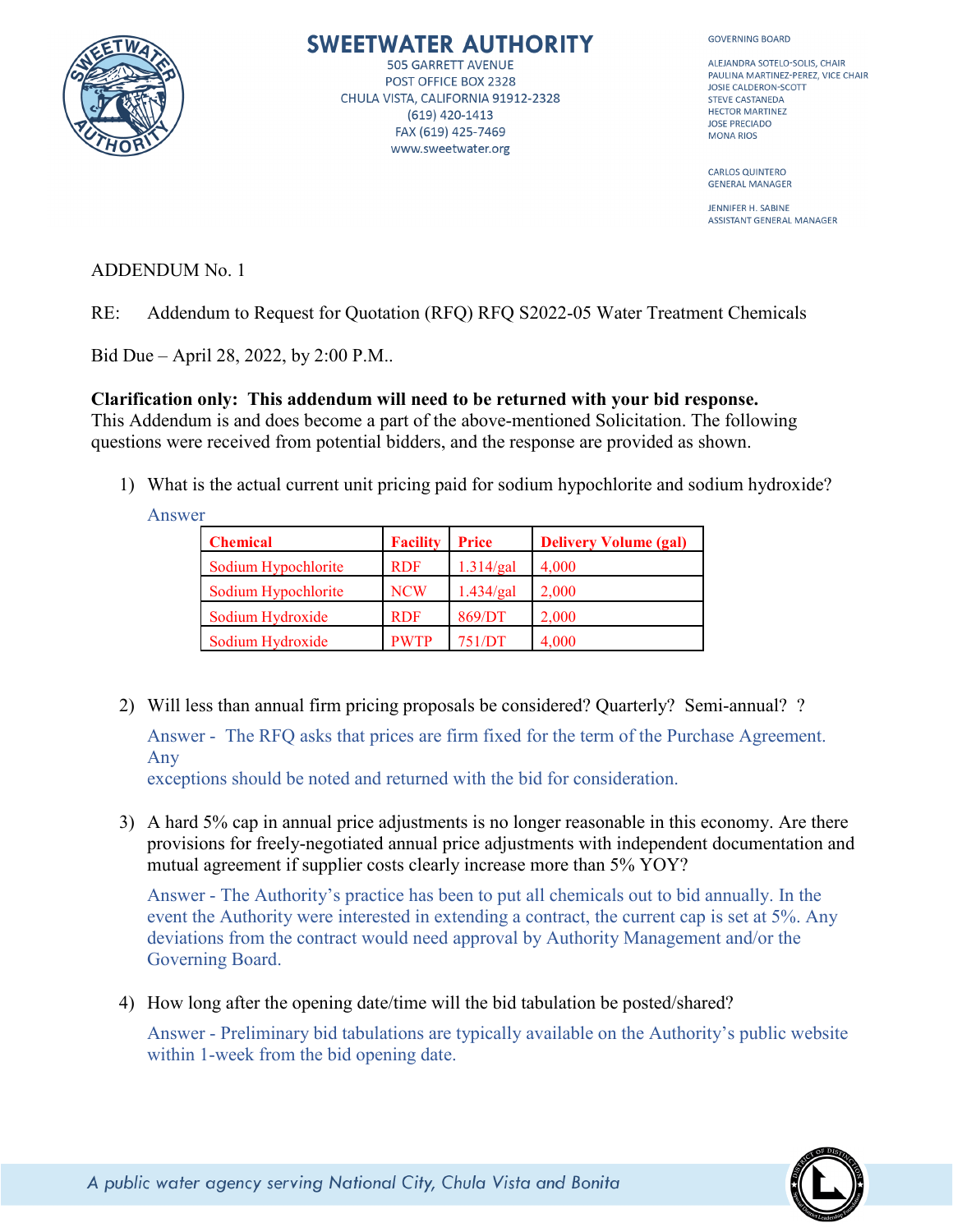#### **ADDENDUM No. 1 continued**

Addendum to Request for Quotation (RFQ) RFQ S2022-05 Water Treatment Chemicals

5) When will this contract period begin?

Answer – The one-year contract will commence on July 1, 2022

6) With transportation and fuel being at record high costs, bidders need to have a "min. delivery quantity " in order to reasonably determine delivered unit pricing. Lower variability in "normal delivery quantities" from those published are problematic and can cause significant impacts to margins based on delivered pricing. Can you commit to min. delivery quantities or should bidders factor in potentially higher costs into bid prices?

Answer - The delivery quantities for each chemical/ facility are listed in the RFQ. The Authority intends to take delivery volumes as stated.

7) Will "Time Element, Sudden and Accidental pollution" coverage suffice for pollution liability coverage?

Answer – Yes. As long as the policy is enough to cover the requirements in the RFQ of \$1,000,000 per occurrence/\$2,000,000 aggregate.

8) How should any potential exceptions be noted in bids without automatically causing a non responsive bid?

Answer – Please complete the Bid Exceptions Form enclosed in this addendum. Bid Exception Form is also available at [www.sweetwater.org](http://www.sweetwater.org/) under [Bids & RFQs.](https://www.sweetwater.org/429/Bids-RFQs)

9) In prior years the deliveries to RDF were also 4000 gallon minimum orders, this year it states 1800 gallon orders, can we ask if this is correct, and what has changed from the prior year?

Answer – All deliveries received in the past at the RDF (item #13) have been for approximately 1,800 gallons. The delivery volume of 4,000 gallons listed in the prior RFQ did not accurately reflect the tank storage capacity for fluorosilicic acid at the RDF.

10) Is it possible to get an extension on the due date? This is a really quick turnaround. Is it possible to get the due date pushed to 5/3?

Answer – Staff reviewed the request and determined they are unable to extend the bid due date.

11) What are the 50% sodium hydroxide storage tank sizes at PWTP & RDF?

Answer – The maximum sodium hydroxide fill volume for the storage tanks at the PWTP is 5,334 gallons. The maximum sodium hydroxide fill volume for the storage tank at the RDF is 3,420 gallons.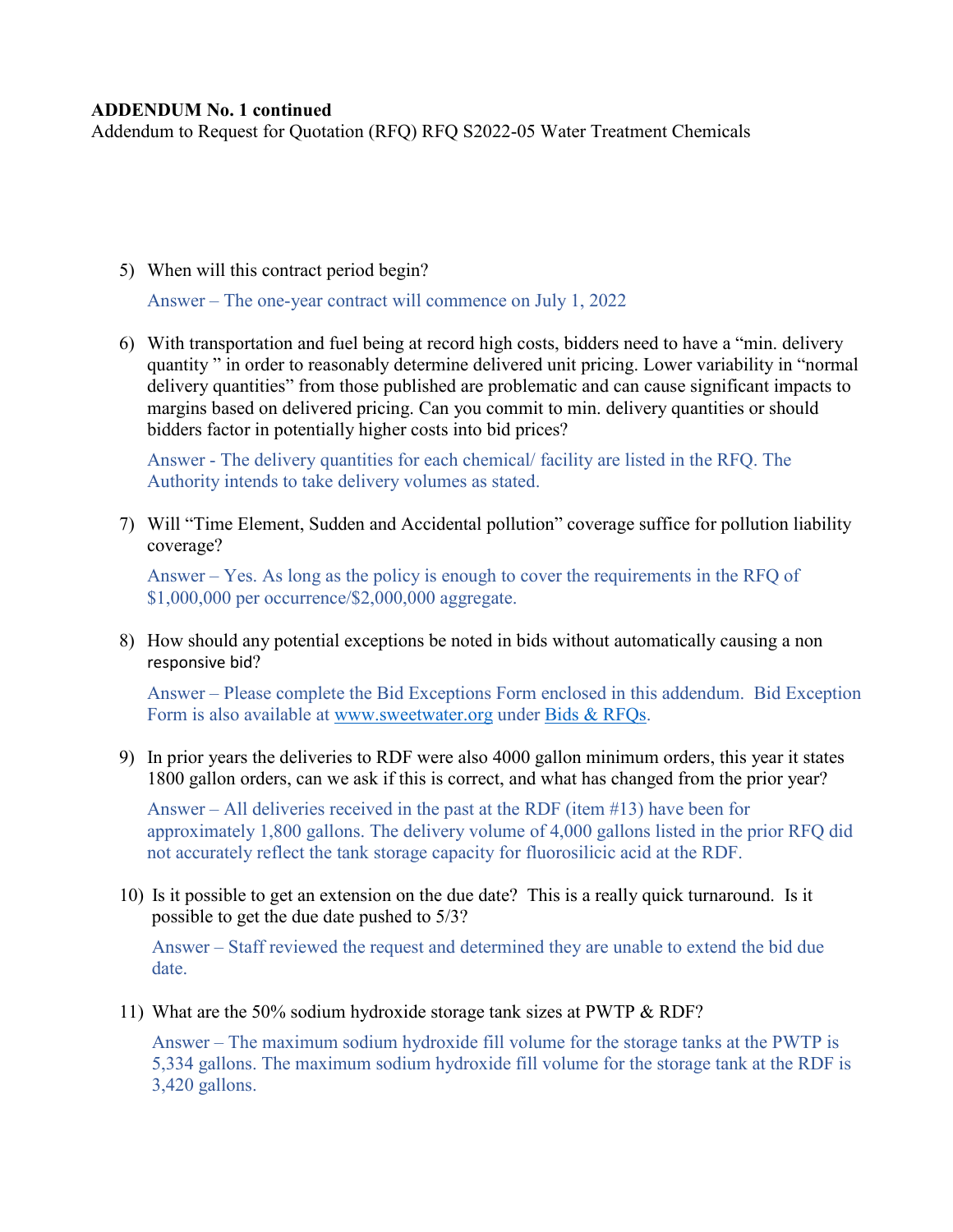#### **ADDENDUM No. 1 continued**

Addendum to Request for Quotation (RFQ) RFQ S2022-05 Water Treatment Chemicals

12) What is the start date for supply to begin ?

Answer – July 1, 2022

This addendum consists of three (3) page(s). All other terms and conditions remain unchanged. All questions concerning the bid specification or Scope of Work must be submitted in writing either by mail, facsimile, or e-mail, and received no later than the date noted in the above referenced RFQ.

Attn: Sylvia McCain Sweetwater Authority 744 F Street Chula Vista, CA, 91910 [Purchasing@sweetwater.org](mailto:Purchasing@sweetwater.org) Fax # (619) 427-9574

SWEETWATER AUTHORITY Sylvia McCain, Procurement Specialist Sylvia McCain Digitally signed by Sylvia McCain